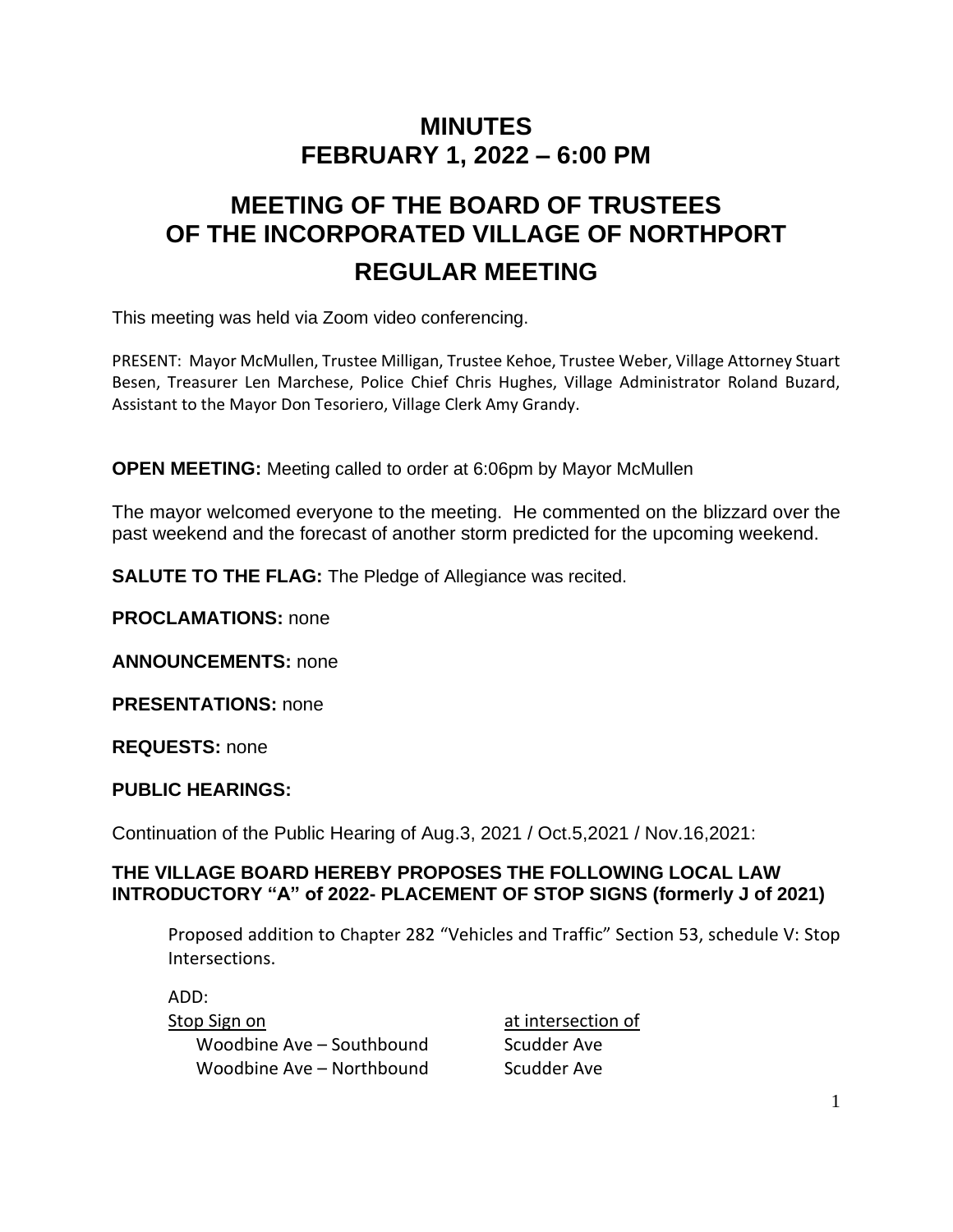On the motion of Trustee Kehoe and seconded by Trustee Milligan, the public hearing was opened.

Dan Mastrocco and Steve Uccellini, project managers from J.R. Holzmacher PE LLC presented the findings from the traffic study conducted using an analog (manually counted) approach which counted traffic in both north and south bound directions at the intersection at Woodbine Avenue and Scudder Avenue as well as turning traffic in alternating 15 minute intervals over a period of 4.5 hours on Saturday in the fall while the Farmers Market was being held. They measured vehicle and pedestrian traffic as well as the speed of vehicle and sight lines.

They stated that sight lines were limited due to landscaping and placement of parked cars and that there was a back up of traffic due to left-handed turns.

They stated the guidance from the "Manual on Uniform Traffic Control Devices" recommends stop signs at an intersection with 250 to 300 vehicles per hour on a residential street. This volume they measured was an average of 312 vehicles per hour. They also observed that though the posted speed limit on Woodbine Avenue and Scudder Avenue is 25 mph; most cars exceeded this, although none seemed to be traveling at more than 40mph.

 They recommended a few options – one being stop signs that would slow traffic and reduce the likelihood of accidents but could also cause traffic back-ups or pedestrian safety enhancements – such as flashing pedestrian traffic signs which would cost some parking spots and could also cause back-ups. Another recommendation was speed bumps which would be a little more costly but would help reach the goal of enhancing pedestrian safety.

 Trustee Kehoe asked if they considered making either of the roads one way during peak times and he asked the effect of the blinking light to the north of that intersection.

 Trustee Milligan asked if they considered moving or modifying the crosswalk which was already identified as an issue due to a utility pole which makes the north corner problematic in regards to ADA compliance. Steve Uccellini responded that that was a separate issue since the parking lot and Scudder already have stop signs. He also stated that it is a concern that there is only room for about 10 cars between the existing light and this intersection and a box truck or school bus or a heavy traffic load could cause a problem in this area.

 Trustee Weber also expressed concerns that the 3-way blinking light should be evaluated as before any decisions are made for this area. He also suggested a new entrance for the parking lot that squares up the intersection and new crosswalk lines such as the ones done by the Town of Huntington.

 Mayor McMullen commented that the blinking light used to be a standing blinking light. He agreed with Trustee Weber about re-aligning the intersections and thought the pedestrian controlled signals would be – such as the flashing signs that were installed by the library and improved crosswalks even if it means eliminating parking spaces for both pedestrian and driver sight lines.

 Trustee Kehoe suggested that the incoming board consider setting delivery hours for the business district and limiting commercial access to limit large vehicles in the area. The Mayor agreed and added that that would require another public hearing and code changes

 Joe Schram was the first resident to speak. He asked that stop signs be added as soon as possible while other options are considered.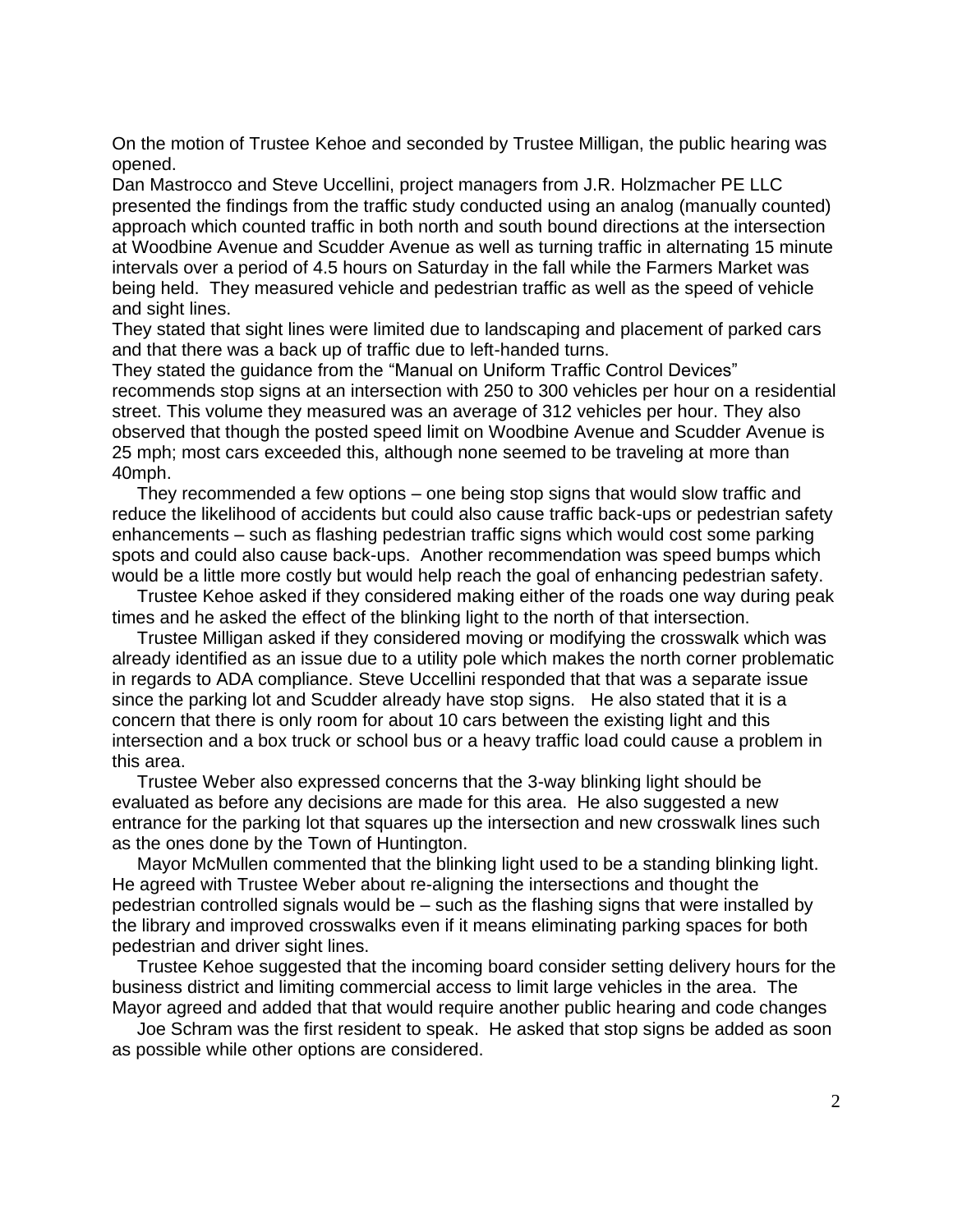Joe Schmidt spoke next. He thanked Bryan Hart from the Highway department for working to get the power lines off the pole at the south east corner. He stated that he is concerned that the angle of the northbound turn off Scudder of 60 degrees doesn't slow traffic sufficiently. He also stated his support of stop signs as soon as possible.

 Joe Sabia thought the survey was flawed since it wasn't done during the busy summer season. He spoke against the stop signs and asked the Mayor to consider the plan previously presented by Chief Hughes. He also expressed his opinion that pedestrians are problematic and he did not think that there were actually any accidents in this area.

Jim Izzo stated that this seemed like a quick fix and that further study should be done.

 Josephine Rizzoni referred to a previous traffic and parking study that was more comprehensive and expressed her opinion that the 4.5 hours that Holzmacher spent was insufficient.

 Trustee Kehoe then commented that another option could be to have season traffic attendants under the direction of Chief Hughes. Trustee Weber stated that Joe Schmidt's input was especially valuable as he owns a building at that intersection and is in the area frequently. He added that he thought the village could try some other options before adding stop signs and commented that old time pictures show that there used to be people directing traffic and that could have other benefits as well.

 Resident Mike Rizzoni then expressed his disfavor of using traffic control people. He stated as a retired police officer, he is very experienced with how difficult traffic control can be and it would not be safe to use seasonal workers.

 Mayor McMullen summarized that everyone seemed in favor of some sort of change and recommended that the hearing be adjourned for additional discussion.

On the motion of Trustee Milligan and seconded by Trustee Kehoe, the following public hearing was adjourned to April 19<sup>th</sup>, 2022 at 6:00pm.

ROLL CALL VOTE: AYES – McMullen, Milligan, Kehoe, Weber NOES - none

The representatives from Holzmacher messaged that they had lost their audio connection for most of the commentary section and Mayor McMullen directed Clerk Grandy to send them the audio transcript so they could see what they had missed.

#### **BOARD APPROVAL OF WARRANTS:**

On the motion of Trustee Milligan and seconded by Trustee Kehoe, the following warrant was unanimously approved.

Fiscal Year 2021/2022 General Fund bills in the amount of \$204,465.75

ROLL CALL VOTE: AYES – McMullen, Milligan, Kehoe, Weber NOES - none

On the motion of Trustee Kehoe and seconded by Trustee Milligan, the following warrant was unanimously approved.

Fiscal Year 2021/2022 Sewer Fund bills in the amount of \$25,781.93

ROLL CALL VOTE: AYES – McMullen, Milligan, Kehoe, Weber NOES - none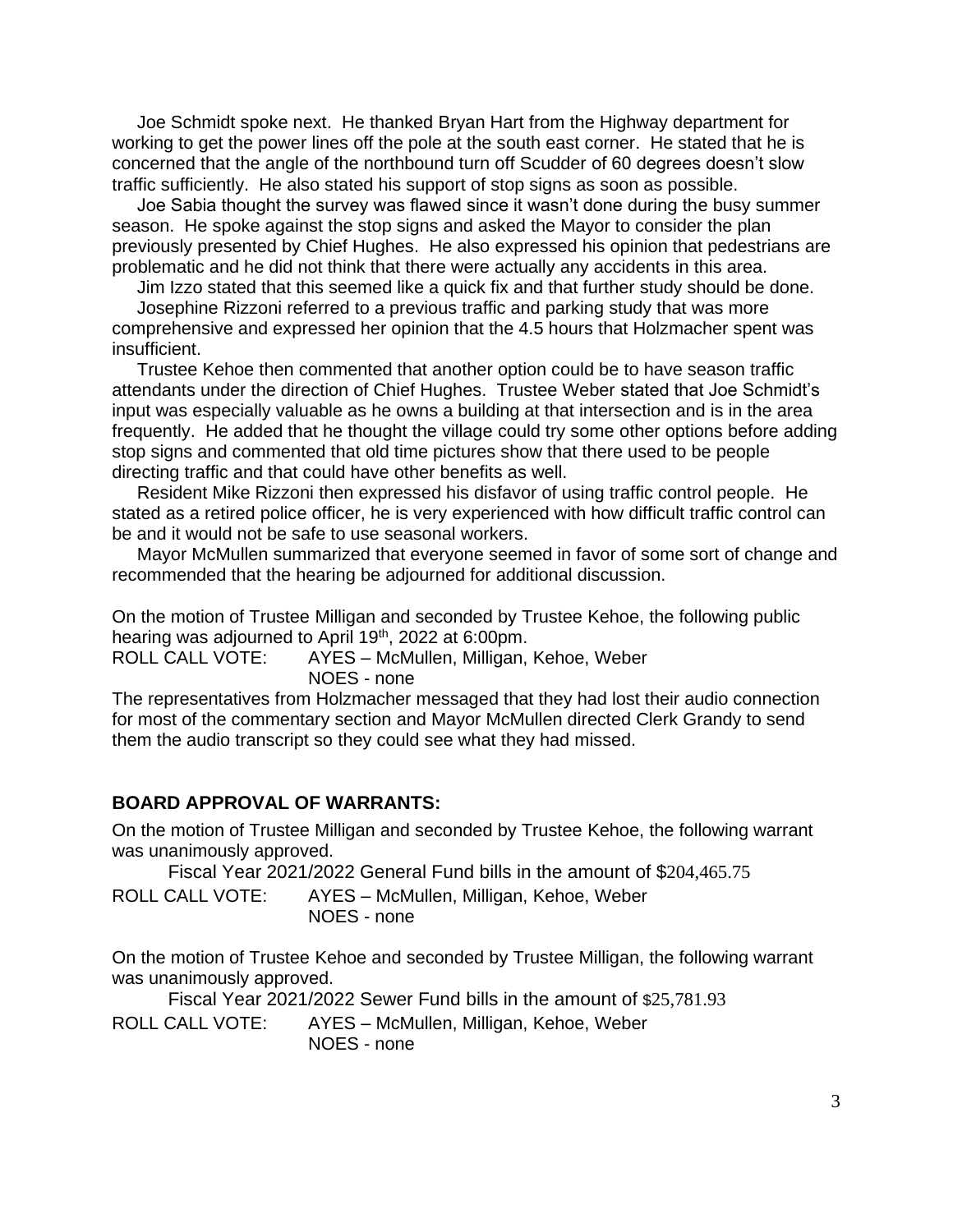On the motion of Trustee Weber and seconded by Trustee Milligan, the following warrant was unanimously approved.

Fiscal Year 2021/2022 Trust bills in the amount of \$2,437.50 ROLL CALL VOTE: AYES – McMullen, Milligan, Kehoe, Weber NOES - none

On the motion of Trustee Kehoe and seconded by Trustee Weber, the following warrant was unanimously approved.

Fiscal Year 2021/2022 Payroll Week (01/28/2022) General Fund \$248,115.87 ROLL CALL VOTE: AYES – McMullen, Milligan, Kehoe, Weber NOES - none

On the motion of Trustee Weber and seconded by Trustee Milligan, the following warrant was unanimously approved.

Fiscal Year 2021/2022 Payroll Week (01/28/2022) Sewer Fund \$14,728.61 ROLL CALL VOTE: AYES – McMullen, Milligan, Kehoe, Weber NOES - none

The following warrant was added during the meeting due to a late submission by Police Chief Hughes for the expense of striping for the new police vehicle.

On the motion of Trustee Weber and seconded by Trustee Milligan, the following warrant was unanimously approved.

Fiscal Year 2021/2022 General Fund bill in the amount of \$495.00 ROLL CALL VOTE: AYES – McMullen, Milligan, Kehoe, Weber NOES - none

#### **BUSINESS/COMMISSIONERS REPORTS:**

Trustee Milligan reported that Northport was recently ranked as the safest city in Ny and the second safest in the United States which he attributed to Chief Hughes and the officers of the Police Department and their focus on community involvement and incredible response times. He stated that this accolade was well deserved. The Mayor concurred and also thanked the other first responders as well as the highway and fire departments and village hall staffs that respond to residents and help the community.

 Trustee Weber addressed some old business and responded to Effie Huber's inquiry about the sewer cap at 81 Scudder Ave. He stated that the lateral pipe, trap and cap are the property owner's responsibility but the sewer department checked the cap n question and found it to be in good shape. He then thanked the Highway department for their ongoing efforts in cleaning up the 2' of snow that was received over the weekend. He commented that anyone who leaving the village saw a drastic difference in the quality clean up. He thanked the police and fire departments for being on call as well during the storm which brought very high winds and other dangerous conditions.

#### **TREASURER REPORT:** None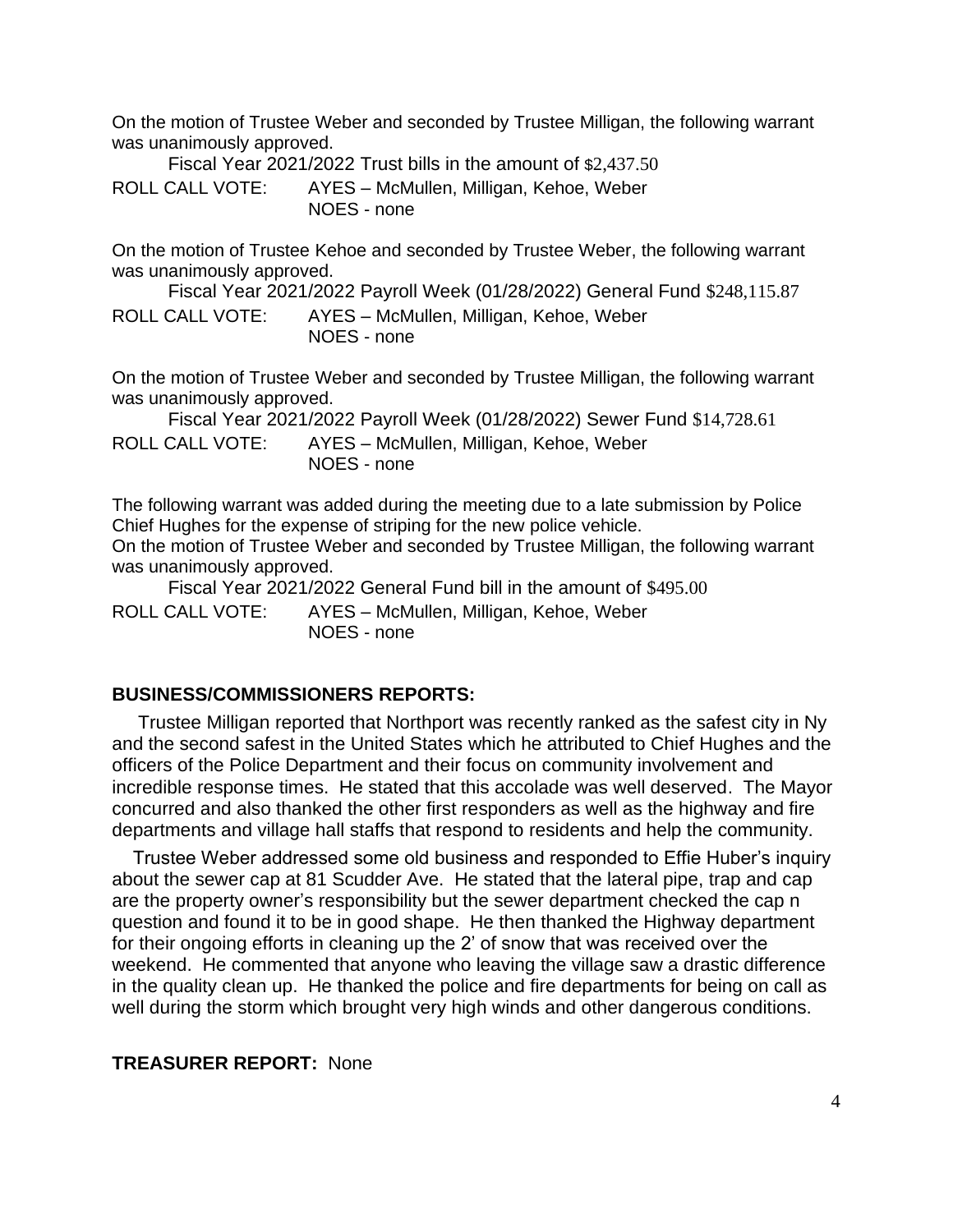**CHIEF OF POLICE REPORT:** Chief Hughes reported that in July the Police department responded to 385 calls for service, issued 126 summonses and made 13 arrests. He distributed his monthly detail reports to the Mayor and Trustees.

#### **CORRESPONDENCE:** None

**NOTICES:** None

#### **RESOLUTIONS:**

On the motion of Trustee Weber and seconded by Trustee Kehoe, the following resolution was unanimously approved.

#### **RESOLUTION: 2021 – 11 ~ APPROVAL OF THE MINUTES**

BE IT RESOLVED: The minutes of the January 18<sup>th</sup>, 2022 meeting are hereby accepted.

ROLL CALL VOTE: AYES – McMullen, Milligan, Kehoe, Weber NOES - none

On the motion of Trustee Weber and seconded by Trustee Milligan, the following resolution was unanimously approved.

#### **RESOLUTION 2022- 12 ~ RESIDENCY WAIVER FOR ELECTION INSPECTORS**

**BE IT RESOLVED:** that the Board of Trustees of the Incorporated Village of Northport hereby waives the village residency requirement for Inspectors of Election pursuant to Section 3-300 of the New York State Village Law not withstanding any other residency requirements imposed by law and allows the appointment of Inspectors of Election that are residents of Suffolk County.

ROLL CALL VOTE: AYES – McMullen, Milligan, Kehoe, Weber NOES - none

On the motion of Trustee Milligan and seconded by Trustee Weber, the following resolution was unanimously approved without a complete reading.

#### **RESOLUTION 2022 – 13 ~ ELECTION INSPECTORS**

**BE IT RESOLVED:** that the Board of Trustees of the Incorporated Village of Northport hereby appoints, pursuant to Section 15-116 of the Election Law, the following certified Inspectors of Election for each of the three Village Election Districts and as clerical support to preside at all Village Elections until their successors are appointed:

Election Check-in / Clerical: Stace Hansen, Robin Rubel

Election District No. 1: Dorothy Walsh (Chairperson), Janet Hayes

Election District No. 2: Patricia Naples (Chairperson), Francesca Catalanotto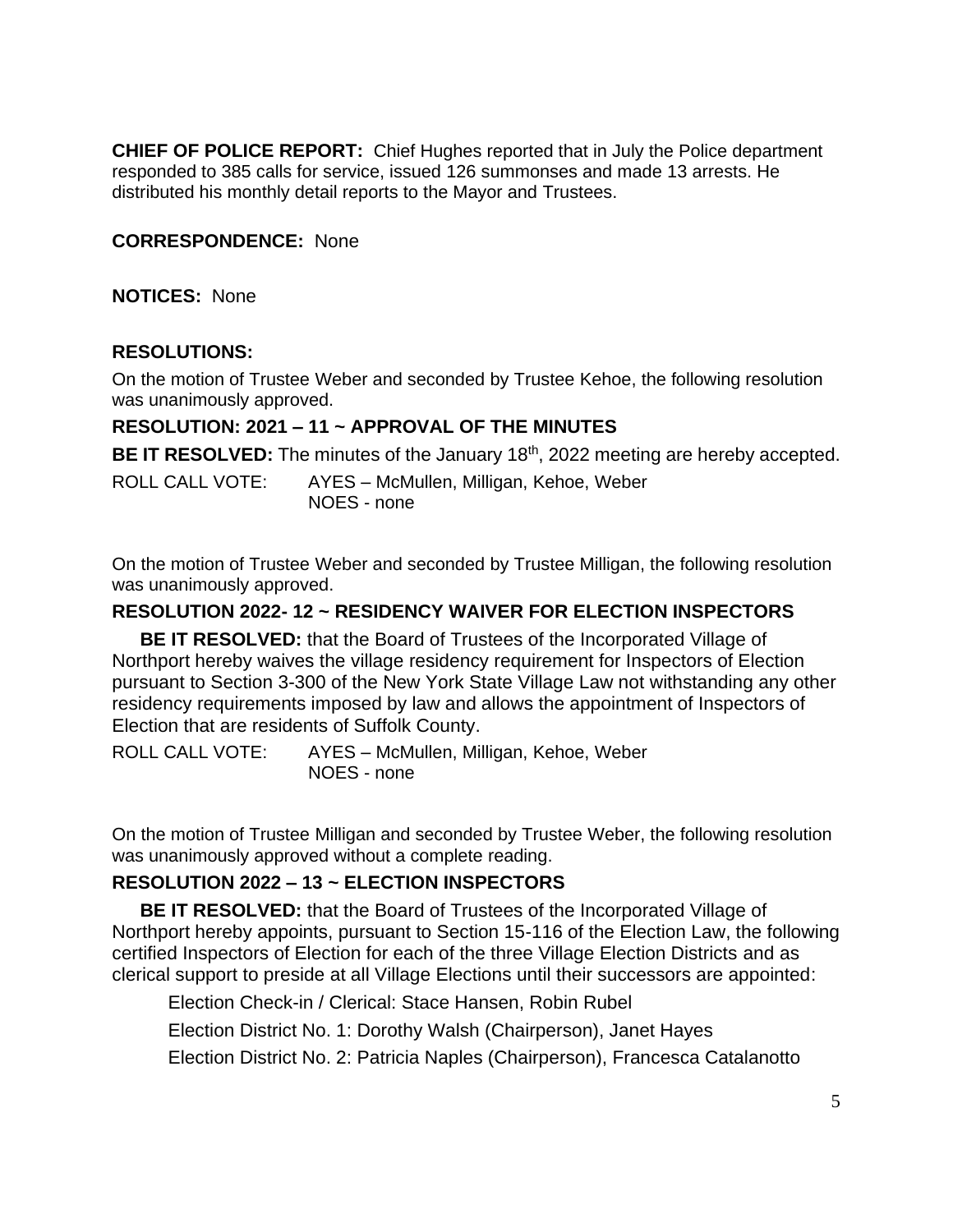Election District No. 3: Maureen O'Brien (Chairperson), William Ciesla

**BE IT FURTHER RESOLVED:** That each Inspector shall receive compensation at the rate of \$15.00 per hour;

**AND BE IT FURTHER RESOLVED:** That the Board of Trustees of the Incorporated Village of Northport hereby appoints Joy Nygren and Janet Price to serve as alternates as successors to the Inspectors of Election, and

**BE IT FURTHER RESOLVED:** That Joy Nygren and Janet Price will receive their regular day's pay and an additional 9 hours in compensation time if called upon to serve, and

**FURTHER RESOLVED:** The Village Clerk and Deputy Village Clerk shall act as Chief Election officer and Deputy Election officer and receive nine (9) hours of compensatory time for hours worked in the March 15, 2022 village election, and

**FURTHER RESOLVED:** said compensatory time will be given in the next payroll cycle.

| <b>ROLL CALL VOTE:</b> | AYES - McMullen, Milligan, Kehoe, Weber |
|------------------------|-----------------------------------------|
|                        | NOES - none                             |

On the motion of Trustee Kehoe and seconded by Trustee Milligan, the following resolution was unanimously approved.

#### **RESOLUTION 2022 – 14 ~ AUTHORIZING THE MAYOR TO EXECUTE AN AGREEMENT WITH PINNER ARCHITECTURE, PLLC, TO PROVIDE ARCHITECTUAL SERVICES RELATED TO ALTERATION AND RENOVATON OF NORTHPORT VILLAGE HALL LOCATED AT 224 MAIN STREET, NORTHPORT, NEW YORK.**

**WHEREAS:** the Village of Northport is desirous to enter into a professional architectural service agreement with Pinner Architecture PLLC., to provide professional architectural services for the renovation and alteration of Northport Village Hall including but not limited to drafting plans, drawings and specifications that include having Northport Village Hall compliant with the Americans with Disabilities Act;

**WHEREAS:** Pinner Architecture PLLC., possess the qualifications and professional skills training and expertise that are required to perform the work under this professional architectural service agreement;

**WHEREAS:** the execution of a professional service agreement for the Village is a type II action pursuant to 6 N.Y.C.R.R. Section 617.5 (18) and (21), and therefore no further SRQRA review is required.

**BE IT RESOLVED:** The Northport Village Board hereby authorizes the Mayor to execute a professional services agreement with Pinner Architecture PLLC., for services outlined in the proposal dated August 4, 2021, at a cost not to exceed \$30,000.00, and authorizes the treasurer to make all appropriations for the purpose of funding the work contained in the proposal and said agreement is subject to attorney review for form and content.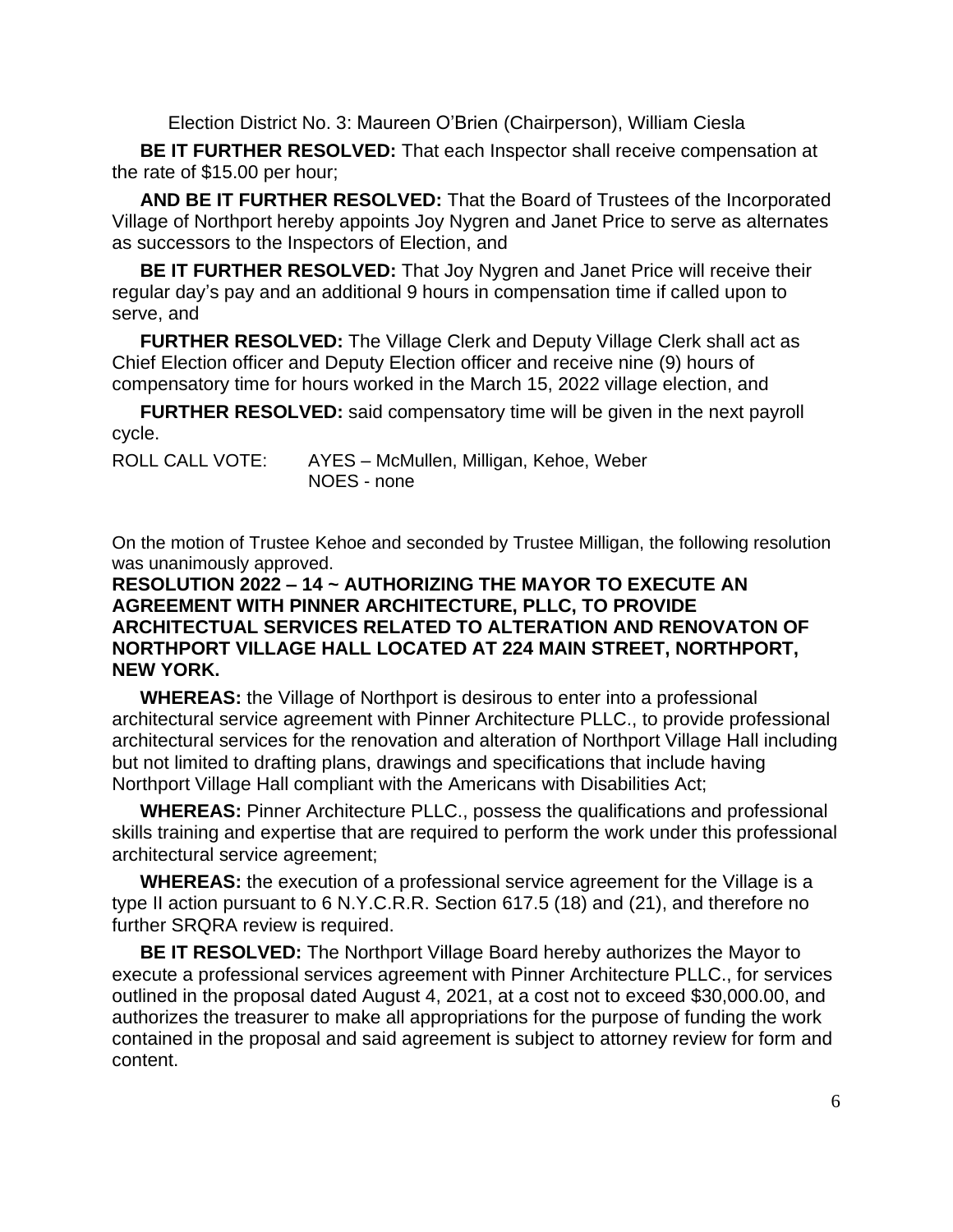Mayor McMullen commented that Village Hall was originally built in 1973 and there have not been any major updates since. This review would look to make the building and bath rooms ADA compliant, improve the lobby and court room areas and other safety and ventilation systems. Trustee Kehoe asked if this had been put out as a bid and Mayor McMullen responded that professional services like this are not subject to bid.although the actual work would be done thru bids. Trustee Kehoe then recommended that a community group should be convened to evaluate the plans and if a second story should be considered to which mayor McMullen replied that a second story is too cost prohibitive and this is to evaluate a plan to renovate the existing facility. Trustee Weber added that this firm was chosen as specialists in upgrading systems such as HVAC, lighting, filtering and safety features.

ROLL CALL VOTE: AYES – McMullen, Milligan, Kehoe, Weber NOES - none

On the motion of Trustee Kehoe and seconded by Trustee Milligan, the following resolution was unanimously approved.

#### **RESOLUTION 2022 – 15 ~ AGREEMENT WITH CAPFINANCIAL PARTNERS, LLC.**

 **WHERE AS:** Capfinancial Partners, LLC, d/b/a Captrust provides investment advisory services as it relates to the Village of Northport Length of Service Program (LOSAP) for the Northport Fire Department.

**BE IT RESOLVED:** The Mayor is hereby is authorized to execute an agreement with Capfinancial Partners, LLC. to advise the Village of Northport regarding investment management and advice to the Northport Village LOSAP fund.

 **BE IT FURTHER RESOLVED:** the Village Board of Trustees has determined that this action is a type II action pursuant to 6 NYCRR part 617.5 (c) 33 and not subject to any further action under SEQRA**.**

Treasurer Marchese explained that this a compliance document required since the current provider was acquired by another company. Trustee Kehoe commented that when he started with the Board, the LOSAP program was managed by one of the fireman, Bob Qwinn and Mayor McMullen added that when he started on the Board the LOSAP was only 30% funded and the board followed Len Marchese's advice to step up the funding and the village is now at 71% of funding and should be completely funded in the next few years. ROLL CALL VOTE: AYES – McMullen, Milligan, Kehoe

ABSTAINED: Weber NOES - none

On the motion of Trustee Weber and seconded by Trustee Kehoe, the following resolution was unanimously approved.

#### **RESOLUTION 2022 – 16 ~ BUDGET TRANSFERS**

**BE IT RESOLVED:** The Village Treasurer is hereby authorized to make the following budget transfers; see attached Schedule "A".

ROLL CALL VOTE: AYES – McMullen, Milligan, Kehoe, Weber NOES - none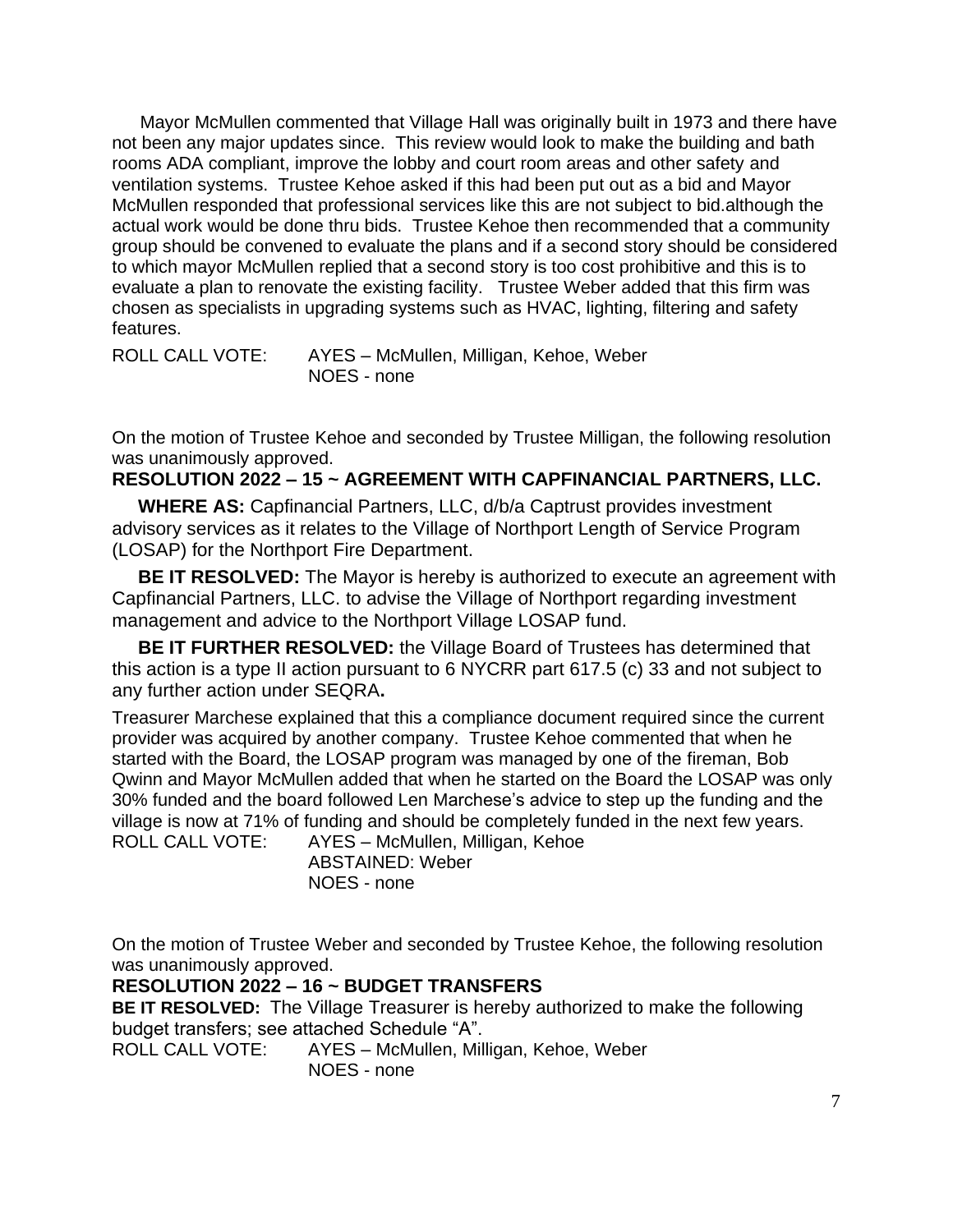#### **PUBLIC PARTICIPATION:**

- The first resident to speak was Donna Koch who complimented the Highway, Police and Fire departments who worked together to helped a resident who had fallen and injured himself during the blizzard. She also asked why the warrants were being presented as AP check registers instead of the voucher detail report.
- Blair Beaudet asked if the forensic audit had been completed yet and the Mayor responded that the final report was expected next week. Mr. Beaudet asked if federal funds are received to help pay for the paramedic squad and the Mayor stated he didn't know but would check. Mr. Beaudet then asked if extra paramedics were needed, would we get help from a neighboring town. Trustee Weber responded that all the villages participate in mutual aid is needed.
- Effie Huber asked who controls the gate at the end of Bluff Point to the condos and mayor McMullen replied that the Highway Department controls it but the Police Department can close it if needed. She then asked why the village paid Holzmacher for a study done for Ft Salonga Road (Starbucks). Trustee Weber replied that Starbucks was required by the planning department to put up a bond to pay for required engineering reviews and the Village paid for the work from those funds.
- Joe Sabia also complimented the Highway Dept on the exemplary clean-up job they did after the blizzard as well as the Police Department for making the village such a safe place and for their responsiveness. He also expressed his displeasure with the quality of the Holzmacher presentation.
- Jim Izzo asked what other options were considered regarding the renovation plans for Village Hall. Mayor McMullen replied that recent renovations were stop gaps and the plan is to bring it up to current code requirements in regard to alarm system, accessibility, and court requirements. He addressed that major renovations would involve moving all the people and equipment out and would be logistically and financial prohibitive.
- Mike Bento echoed the praise for the highway department and the specific attention paid to graded streets as well. He asked details regarding the cost of the LOSAP service fee and how it was managed. Treasurer Len Marchese replied that the fee is 50 bp annually on the total assets under management and that it is actively managed.
- Josephine Rizzoni asked a question regarding the resolution and cost for the pier substructure evaluation. Trustee Milligan replied that this project is in progress and he would get back to her with the details on the cost and resolution.

On the motion of Trustee Milligan and seconded by Trustee Weber and unanimously approved, the meeting was adjourned at 7:31pm. ROLL CALL VOTE: AYES – McMullen, Milligan, Kehoe, Weber NOES - none

The next meeting of the Village of Northport Board of Trustees will be Tuesday, February 15th, 2021 at 6:00 PM.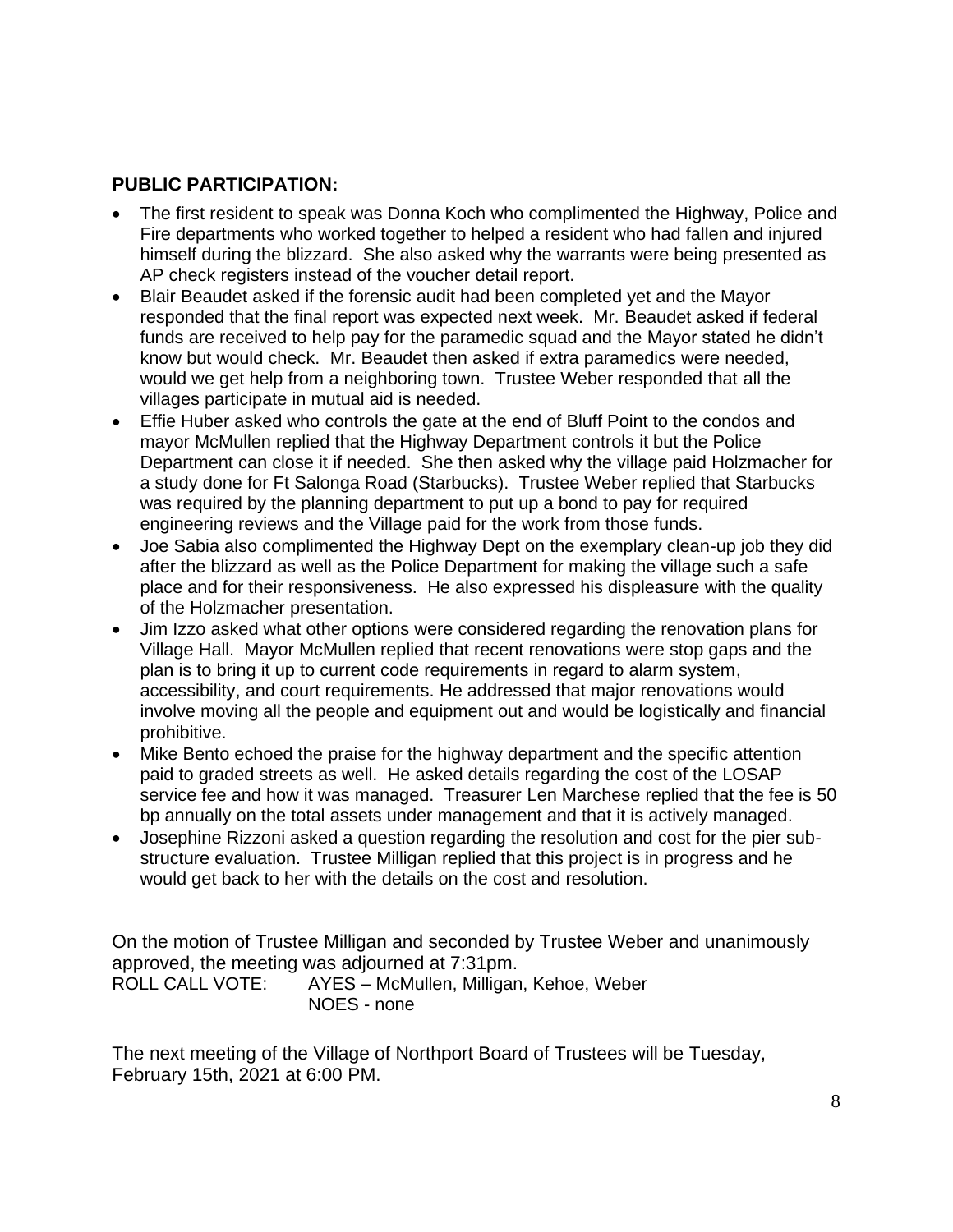Respectfully submitted, Amy Grandy, Village Clerk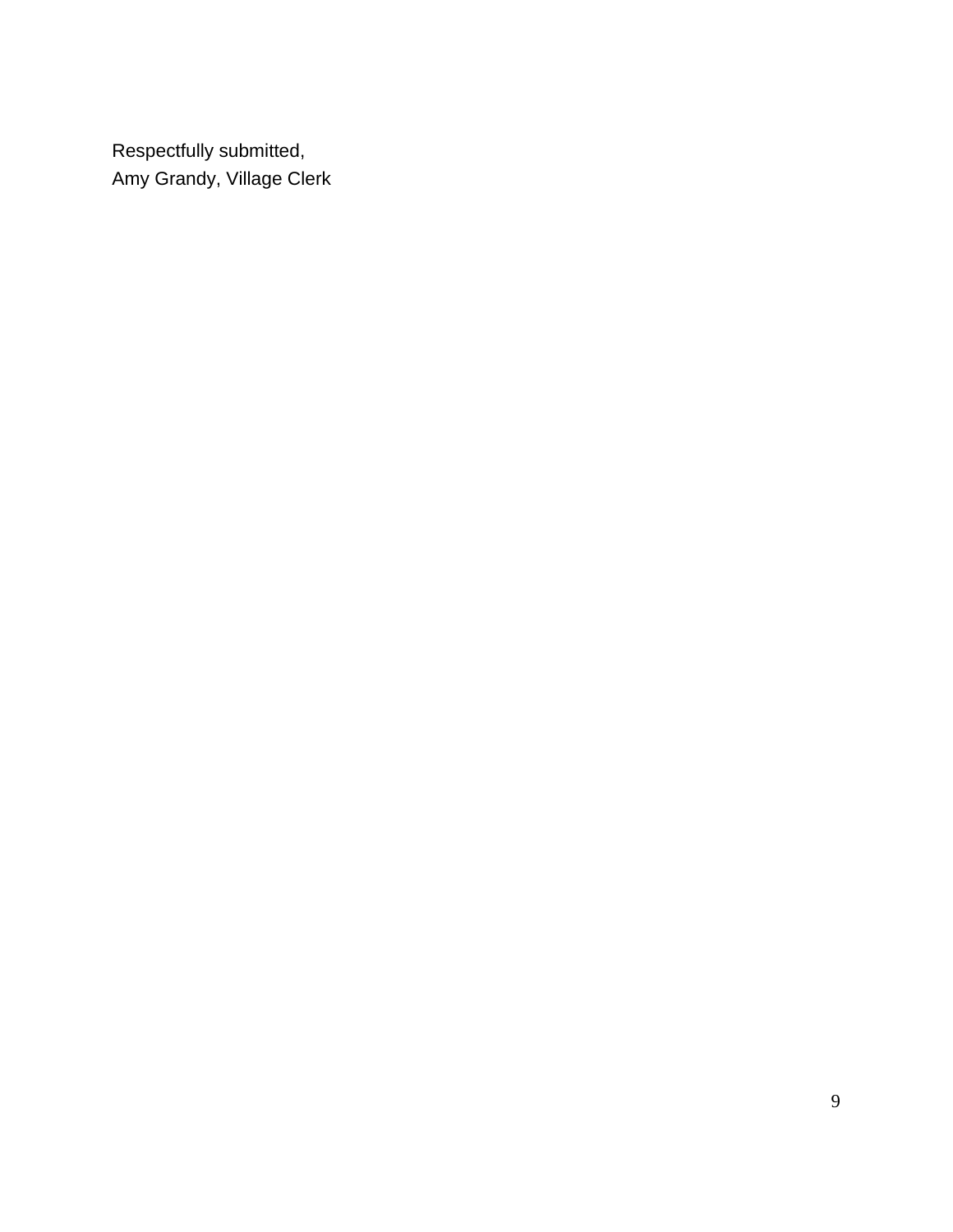### **Inc. Village of Northport Budget Transfers Sch A 2/1/2022 Fiscal Year 2021**

| <b>AMOUNT</b> |           | <b>APPROPRIATION LINE</b><br><b>FROM</b> | <b>APPROPRIATION LINE TO</b>   |    | <b>AMOUNT</b> |  |
|---------------|-----------|------------------------------------------|--------------------------------|----|---------------|--|
| \$            | 2,000.00  | A.1110.0411                              | A.1110.0400                    | \$ | 2,000.00      |  |
|               |           | Justice - Reimb NYS                      | <b>Justice Contractual Exp</b> |    |               |  |
|               |           |                                          |                                |    |               |  |
| \$            | 9,000.00  | A.9901.0900                              | A.1325.0400                    | \$ | 4,000.00      |  |
|               |           | <b>Transfer to Other Funds</b>           | <b>Treasurer's Expenses</b>    |    |               |  |
|               |           |                                          | A.1410.0400                    | \$ | 5,000.00      |  |
|               |           |                                          | Village Clerk Expenses         |    |               |  |
|               |           |                                          |                                |    |               |  |
| \$            | 10,000.00 | A.9901.0900                              | A.1440.0400                    | \$ | 10,000.00     |  |
|               |           | <b>Transfer to Other Funds</b>           | <b>Contractual Expenses</b>    |    |               |  |
|               |           |                                          |                                |    |               |  |
| \$            | 4,000.00  | A.9901.0900                              | A.1620.0401                    | \$ | 4,000.00      |  |
|               |           | <b>Transfer to Other Funds</b>           | <b>Village Utilites</b>        |    |               |  |
|               |           |                                          |                                |    |               |  |
| \$            | 12,500.00 | A.9901.0900                              | A.1640.0403                    | \$ | 10,000.00     |  |
|               |           | <b>Transfer to Other Funds</b>           | Highway Gas, Diesel Fuel       |    |               |  |
|               |           |                                          | A.1640.0411                    | \$ | 2,500.00      |  |
|               |           |                                          | Repairs to Equipment           |    |               |  |
|               |           |                                          |                                |    |               |  |
| \$            | 13,000.00 | A.9901.0900                              | A.1650.0400                    | \$ | 5,000.00      |  |
|               |           | <b>Transfer to Other Funds</b>           | <b>Telephone Bills</b>         |    |               |  |
|               |           |                                          | A.1680.0400                    | \$ | 8,000.00      |  |
|               |           |                                          | <b>Computer Misc Expense</b>   |    |               |  |
|               |           |                                          |                                |    |               |  |
| \$            | 2,000.00  | A.3120.0120                              | A.3120.0122                    | \$ | 2,000.00      |  |
|               |           | <b>Dispatcher Salaries</b>               | Dispatcher Overtime            |    |               |  |
| \$            | 200.00    | A.3120.0423                              | A.3120.0424                    | Ş  | 200.00        |  |
|               |           | PD/Dispatch/CG uniforms                  | <b>Police Uniforms</b>         |    |               |  |
|               |           |                                          |                                |    |               |  |
| \$            | 25,000.00 | A.3410.0111                              | A.3410.0100                    | \$ | 40,000.00     |  |
|               |           | Temp Houseman Salary                     | <b>Fire Houseman Salaries</b>  |    |               |  |
| \$            | 25,000.00 | A.3410.0409                              | A.3410.0111.0001               | \$ | 10,000.00     |  |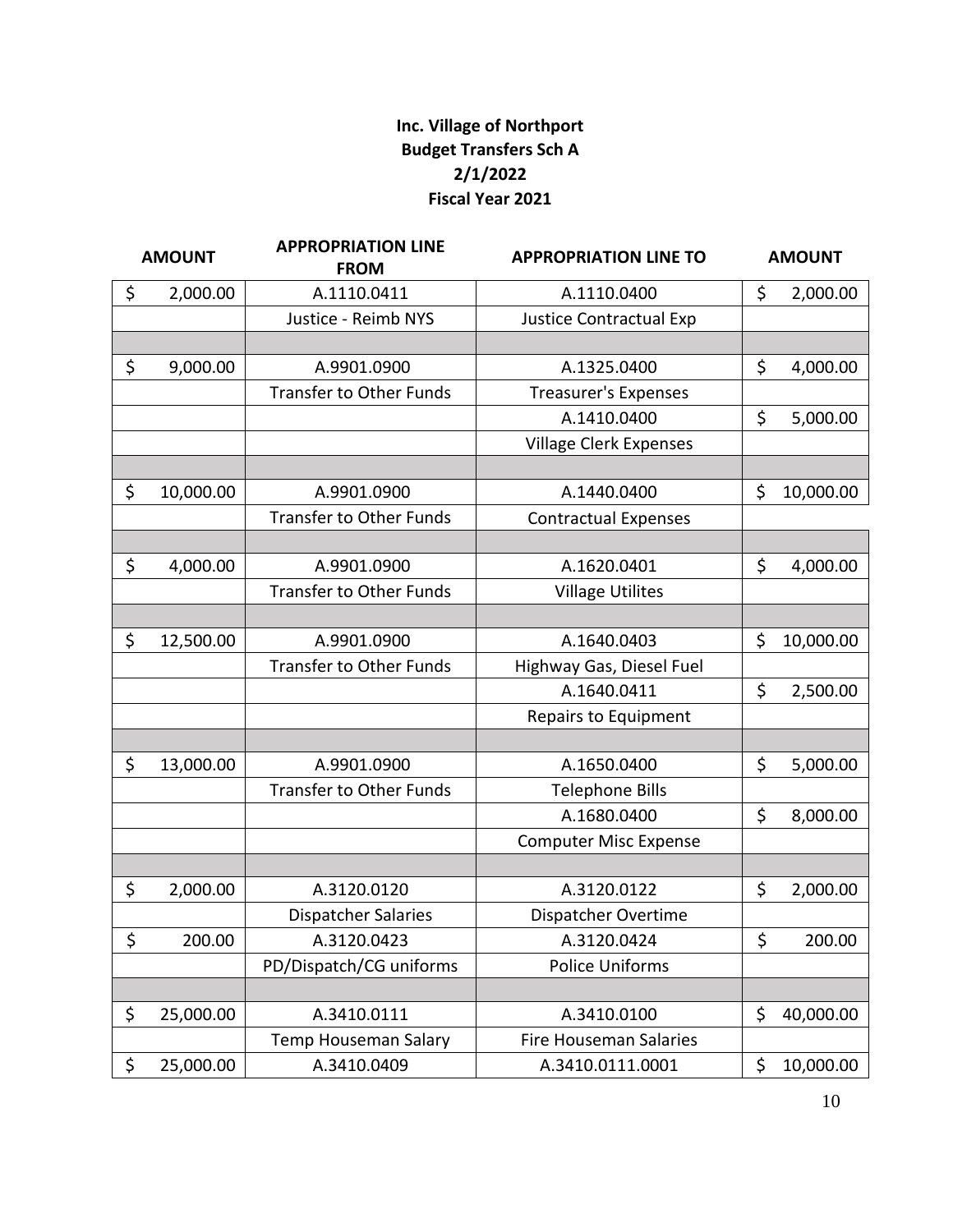|                  | Fire Department Misc Exp       | FD Paramedics P/T Salaries       |                 |
|------------------|--------------------------------|----------------------------------|-----------------|
|                  |                                |                                  |                 |
| \$<br>59,000.00  | A.9901.0900                    | A.3410.0401                      | \$<br>8,000.00  |
|                  | <b>Transfer to Other Funds</b> | <b>Fire Department Utilites</b>  |                 |
|                  |                                | A.3410.0241                      | \$<br>1,500.00  |
|                  |                                | Fire Hose                        |                 |
|                  |                                | A.3410.0241                      | \$<br>30,000.00 |
|                  |                                | <b>Fire Department Contract</b>  |                 |
|                  |                                | A.3410.0414                      | \$<br>1,000.00  |
|                  |                                | Fire Department Bldg             |                 |
|                  |                                | A.3410.0421                      | \$<br>18,000.00 |
|                  |                                | Fire Hydrant Rental              |                 |
|                  |                                | A.3410.0445                      | \$<br>500.00    |
|                  |                                | <b>Outside Truck Repair</b>      |                 |
|                  |                                |                                  |                 |
| \$<br>12,000.00  | A.5110.0111                    | A.5110.0101                      | \$<br>12,000.00 |
|                  | Highway P/T Salaries           | <b>Highway Overtime</b>          |                 |
|                  |                                |                                  |                 |
| \$<br>32,000.00  | A.9901.0900                    | A.5110.0409                      | \$<br>30,000.00 |
|                  | <b>Transfer to Other Funds</b> | <b>Highway Misc Exp</b>          |                 |
|                  |                                | A.5110.0407                      | \$<br>1,500.00  |
|                  |                                | <b>Street Signs and Posts</b>    |                 |
|                  |                                | A.5110.0406                      | \$<br>500.00    |
|                  |                                | Patching & Paving Supply         |                 |
|                  |                                |                                  |                 |
| \$<br>5,000.00   | A.5182.0200                    | A.5182.0400                      | \$<br>10,000.00 |
|                  | <b>Street Lighting Equip</b>   | <b>Street Lights Contractors</b> |                 |
| \$<br>7,000.00   | A.9901.0900                    | A.5182.0401                      | \$<br>2,000.00  |
|                  | <b>Transfer to Other Funds</b> | <b>Street Lighting Utilities</b> |                 |
|                  |                                |                                  |                 |
| \$<br>375.00     | A.7180.0200                    | A.7180.0401                      | \$<br>375.00    |
|                  | Village Dock Equipment         | Dock Electric and Water          |                 |
|                  |                                |                                  |                 |
| \$<br>500.00     | A.9901.0900                    | A.9055.0806                      | \$<br>500.00    |
|                  | <b>Transfer to Other Funds</b> | <b>Disability Insurance</b>      |                 |
|                  |                                |                                  |                 |
| \$<br>147,000.00 | A.9015.0825                    | A.9901.0900                      | \$147,000.00    |
|                  | <b>NYS Police Retirement</b>   | <b>Transfer to Other Funds</b>   |                 |
|                  |                                |                                  |                 |